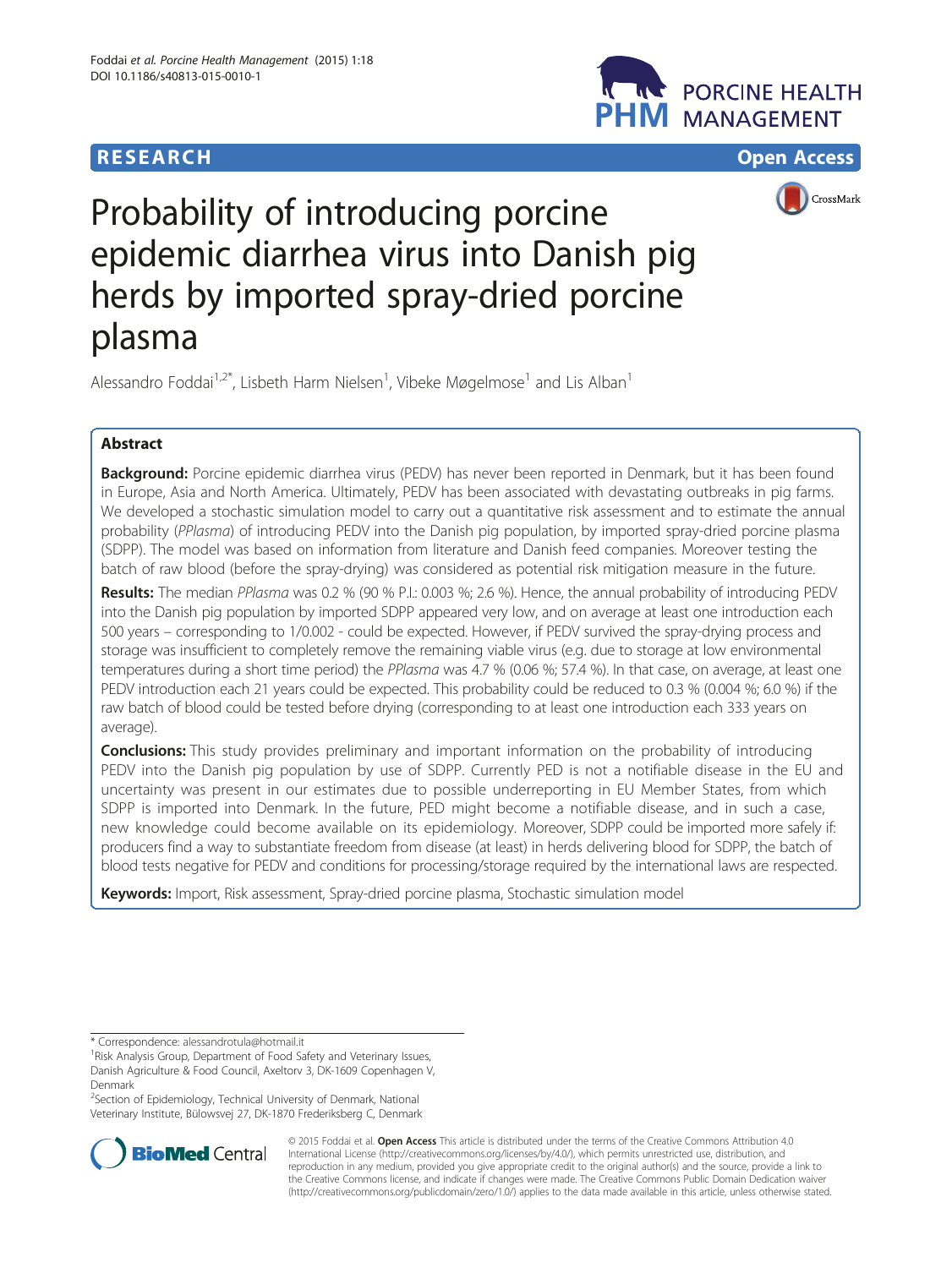#### <span id="page-1-0"></span>Background

Porcine epidemic diarrhea (PED) is a pig disease caused by an RNA virus (PEDV), which belongs to the Alphacoronavirus genus of the Coronaviridae Family [\[1](#page-9-0)–[4](#page-9-0)]. PEDV was first reported in the 1970s in the UK [[3](#page-9-0), [5\]](#page-9-0) and it has since then been found in some EU Member States, parts of Asia and in the Americas. The outbreaks observed in the 1970s [\[6](#page-9-0)], were not as devastating in suckling pigs as those seen today. For detailed reviews on the pathogenesis and epidemiology of the disease, and its distribution worldwide we refer to Song and Park [[2\]](#page-9-0), EFSA [\[3](#page-9-0)] and Martelli et al. [\[7](#page-9-0)].

Domestic pigs are the only known hosts and the occurrence of the disease in other animal species is unknown [[3](#page-9-0)]. PED can be considered a re-emerging disease though it is currently not included in the OIE List of Diseases and is not a notifiable disease in the EU [\[3](#page-9-0)]. Nevertheless, there has been an increase in the disease notifications to the OIE's World Animal Health Information System [\[4](#page-9-0)].

In Europe, in the 1990s, serological surveys made in different Member States showed a low prevalence of the virus. During the last decade a few recent outbreaks have been reported from the EU (e.g. in Italy, Germany, Belgium, The Netherlands and Ukraine) [\[3](#page-9-0), [7](#page-9-0), [8](#page-9-0)].

The PED virus strains seen today affect pigs of any age, but most severely piglets, in which morbidity and mortality can be as high as 100 % [[4\]](#page-9-0). In finishers, boars and sows, morbidity could be as high as 90–100 %, while mortality ranges from 0 to 4 % [[3, 4, 7](#page-9-0), [9](#page-9-0)].

Direct transmission occurs mainly by the oral route, e.g. through ingestion of feed contaminated with the virus [[10, 11](#page-9-0)]. Indirect transmission could occur through fomites e.g. contaminated trucks and equipment [\[3](#page-9-0), [12\]](#page-9-0).

Pig blood products, such as spray-dried porcine plasma (SDPP), which can be fed to piglets as a feed supplement, have been suspected as a possible route of virus spread [[3, 11](#page-9-0)]. However, some studies suggested that SDPP is not a likely source of infectious virus [\[13](#page-9-0), [14](#page-9-0)]. In fact, for the spray-drying process (Fig. 1), efficient combinations of temperature and time should be used. Usually the temperature is  $\ge$ 80 °C throughout the substance and the plasma transit time in the dryer is between 20 and 90 s [[15](#page-9-0)–[20](#page-9-0)]. Nevertheless, it would be helpful to clarify exactly

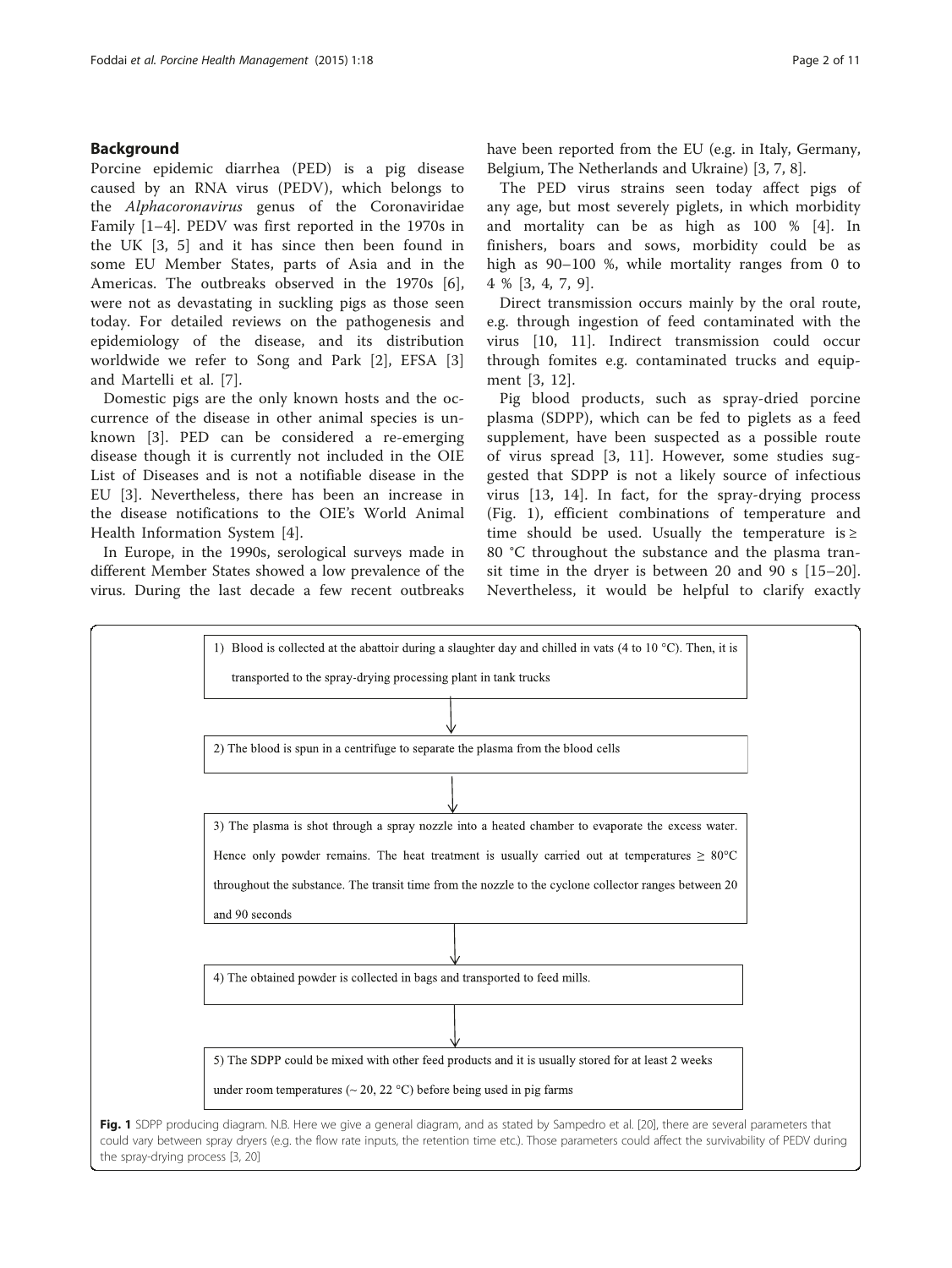<span id="page-2-0"></span>which combinations of temperature and time are needed to inactivate PEDV.

The incubation period of the disease is between 1 and 4 days. The infectious period can last between 1 and 5 weeks [[4](#page-9-0), [21](#page-9-0), [22](#page-9-0)], and growing pigs can recover within 1 or 2 weeks. Maternal antibodies can protect piglets and re-infection might occur after immunity wanes [\[4](#page-9-0), [6](#page-9-0), [7,](#page-9-0) [23\]](#page-10-0).

Hence, PEDV is capable of causing large-scale outbreaks of diarrhea within infected herds [[7, 9\]](#page-9-0). From a clinical point of view, the disease is similar to other forms of gastroenteritis because symptoms include anorexia, vomiting, watery diarrhea and dehydration followed by weight loss. The specific clinical signs depend on the age of the animals. Usually, the lesions found at autopsy include thinning of the intestines and atrophic enteritis [[3, 4, 9\]](#page-9-0).

Differential diagnosis must be made with a) transmissible gastroenteritis (TGE) [\[24](#page-10-0)], which is caused by a similar virus (TGEV) of the Coronaviridae Family, b) bacteria (Clostridium spp., E. coli, etc.) and c) parasites (Isospora suis, Cryptosporidium spp., nematodes, etc.) which can cause somewhat similar symptoms [[4\]](#page-9-0). Samples of fresh feces, small intestine and serum can be tested for diagnosis. The agent can be identified by RT-PCR, ELISA, Immunohistochemistry (IHC), and virus isolation [\[2](#page-9-0), [4](#page-9-0), [7, 11, 22,](#page-9-0) [24](#page-10-0), [25](#page-10-0)].

Vaccines have been developed in Asian countries [[2\]](#page-9-0), but they are currently not in use in Europe to our knowledge [\[3](#page-9-0)] and there are no specific treatments for the disease. Hence, prevention strategies focus on biosecurity. All-in-all-out production systems can be efficient to control PED in countries with endemic status [\[4](#page-9-0)].

PEDV has never been reported in Denmark [\[3](#page-9-0), [26](#page-10-0)] and keeping the free status of Danish pig herds is a priority. There is almost no import of live pigs into Denmark, neither for breeding nor for slaughter. Therefore, other ways of disease introduction are of concern. The aim of the present study was to investigate to which extent imported SDPP could represent a source of PEDV infection for Danish pig herds. Thus, we assessed the annual probability (PPlasma) of introducing PEDV into the Danish pig population through imported SDPP. The potential effect of testing raw blood batches before spray-drying was considered as a potential risk mitigation measure although this would depend on the development of a highly sensitive PCR test. Finally, sources of uncertainty around the PPlasma estimate were identified, which can be useful for prioritization of new studies on PEDV.

### Results

#### Probability that a batch of blood collected during a slaughtering day is contaminated

The median probability (PContBatch) that a batch of blood collected at the abattoir abroad is contaminated with PEDV, due to the slaughtering of at least one infected pig, was 6.0 % (90 % Prediction Interval: 0.3 %; 22.6 %).

#### Annual probability of PEDV introduction into Danish pig herds by imports of SDPP

According to the reference simulation scenario (Table 1, I), the median annual probability (PPlasma) of introducing PEDV in at least one Danish herd (with at least one piglet infected due to SDPP) was 0.2 % (90 % P.I.: 0.003 %; 2.6 %). Hence, the PPlasma appeared very low and on average at least one introduction each 500 years – corresponding to 1/0.002 - could be expected.

#### Output of alternative scenario analysis

In the alternative scenario analysis (Table 1), setting the probability of incomplete removal of viable PEDV during storage (after drying) to 100 % (Table 1, scenario II), caused a remarkable increase in the PPlasma compared to the reference scenario (Table 1, scenario I). In fact, the median PPlasma increased from 0.2 % in scenario I, to 4.7 % (90 % P.I.: 0.06 %; 57.4 %) in scenario II. In the latter case, at least one PEDV introduction each 21 years could be expected (1667; 2).

Doubling the number of imported SDPP rations (Table 1, scenario III), or doubling the probability of infection at the single animal level (Table 1, scenario IV),

Table 1 Alternative scenario analysis. Annual probability (PPlasma) of PEDV introduction into the Danish pig population

| Simulation scenario <sup>a</sup>                                    | 5 <sup>th</sup> Percentile | Median | Years <sup>p</sup> | 95 <sup>th</sup> Percentile |
|---------------------------------------------------------------------|----------------------------|--------|--------------------|-----------------------------|
| Scenario I (reference)                                              | 0.003%                     | 0.2%   | 500                | 2.6 %                       |
| Scenario II (PSurvDry = RiskUniform [(0; RiskUniform (5.5 %; 60 %)] | 0.06%                      | 4.7 %  |                    | 57.4 %                      |
| Scenario III (Rations* 2)                                           | 0.0055%                    | 0.40%  | 250                | 5.28 %                      |
| Scenario IV (Plnf* 2)                                               | 0.0056 %                   | 0.37 % | 270.               | 5.30 %                      |

<sup>a,</sup>PSurvDry = probability that PEDV survives to the spray drying according to Sampedro et al. [[20](#page-9-0)] and assuming probability of virus survival during storage 100 %;<br>Rations = annual number of individual SDPP doses used in Rations = annual number of individual SDPP doses used in Denmark, PInf = probability that a naïve piglet fed with SDPP, where viable PEDV is present in traces, becomes infected

<sup>b</sup>In the column "years" we report how often at least one introduction of PEDV into the Danish pig population could be expected, according to the estimated median PPlasma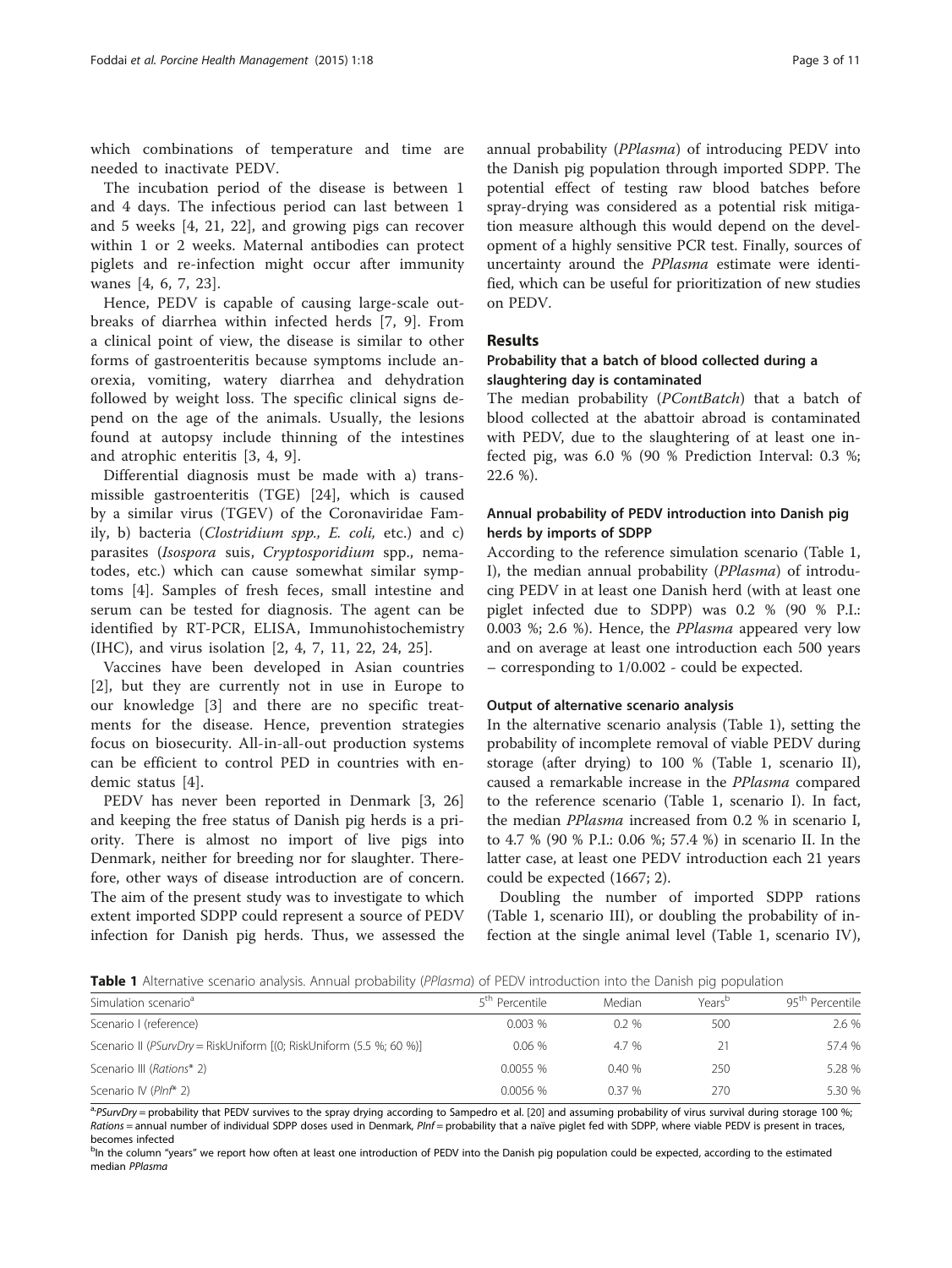lead to twice as high a probability compared to scenario I, but still the annual PPlasma appeared to be very low (median around 0.4 %).

#### Effect of testing the raw batch of blood

We found that if the batch of blood collected at the abattoir could be tested before the spray-drying process, the PPlasma of scenario II (where storage is not efficient for complete removal of all the remained viable PEDV) would be reduced from 4.7 to 0.3 % (90 % P.I.: 0.004 %; 6.0 %). The latter would correspond to at least 1 introduction each 333 years, on average.

#### **Discussion**

### Annual probability of PEDV introduction into the Danish pig population related to imported SDPP (current situation)

Spray-dried plasma proteins are considered a highquality nutrient for weaning piglets and they can have several beneficial effects on piglet's health [[27\]](#page-10-0). Nevertheless, during the recent years concern has arisen on the probability of transmitting swine diseases such as PED, through the use of SDPP [[3, 11,](#page-9-0) [28\]](#page-10-0).

The present study was carried out to assess the annual probability of PEDV introduction into the Danish pig population by imported SDPP, at a time with limited knowledge about the virus. It gives important information for farmers and risk managers. Additionally, this work highlights the importance of the SDPP producing and storage steps, where new studies could be prioritized to reduce uncertainty on the estimated PPlasma (e.g. during short storage in winter). Moreover, the developed stochastic simulation model could be used in other countries easily, by adjusting the herd incidence (Eq. [1](#page-6-0), HerdInc) in SDPP exporting countries (e.g. if SDPP is imported from non-EU countries) and the annual number of imported SDPP rations (Eqs. [2](#page-8-0)–[3,](#page-9-0) Rations).

We assumed that blood sera batches used to produce SDPP could be contaminated with PEDV. In that case and based on available data - the probability of PEDV introduction to Denmark would be higher than 0. Nevertheless, if the storage period and the storage temperatures were adequate to completely inactivate viable PEDV from contaminated SDPP, the *PPLasma* appeared to be very low. On average, it corresponded to one introduction each 500 years which may be interpreted as a negligible risk.

The input where we had the largest lack of knowledge was the probability of infection after exposure to contaminated SDPP at the individual piglet level (PInf). We considered it adequate to account for uncertainty by setting the PInf in a range of values between 0 and 1/ 1,000,000; to reflect the debate whether low levels of virus are viable for causing infection in weaning pigs fed with SDPP [[3, 11, 13, 14\]](#page-9-0). Sampedro et al. [\[20](#page-9-0)] estimated that, although in rare situations (worst case scenario) viable virus could remain in SDPP, even after storage. Hence, in absence of precise data - and observation of devastating outbreaks - we make use of the precautionary principle. We find that the values used for PInf can be considered fairly low and fairly high at the same time, with the current knowledge we have at hand. In fact, it seems that the probability of infection at the single animal/herd level should be very low (possibly close to 0) [[13, 14\]](#page-9-0). Nevertheless, at country-level, such a low probability may still lead to disease introduction, because millions of rations of SDPP are used (in Denmark approximately 14.3 millions per year).

In previous experimental studies, where PInf has been investigated with live pigs, a low number of animals have been used e.g. [[13](#page-9-0), [14](#page-9-0)] due to obvious animal welfare concerns and costs. Therefore, the outputs of the risk assessment we have carried out, are difficult (if not impossible) to validate at the experimental level, since it is impossible to undertake studies, where millions of pigs are purposely fed with contaminated SDPP rations for several years. This is in line with EFSA who suggested that testing a large number of animals is required, to detect low concentrations of infectious PEDV in SDPP, and thus, the probability of detecting at least one infected piglet during a bioassay would be low [\[3](#page-9-0)].

Hence, in the reference scenario (Table [1](#page-2-0), I) we set the maximum  $PInf = 1/1,000,000$  and we used a Beta distribution to take into account the uncertainty around such a value. This may correspond to a negligible individual risk of infection, but still higher than 0 (hence infection seems unlikely but not impossible).

Furthermore, we assessed the probability of PEDV introduction at national level by using the variable "Ra-tions" in Eqs. [2](#page-8-0)-[3,](#page-9-0) to estimate the PPlasma. If in the future, the quantity of imported SDPP increases remarkably (e.g. more than double), the model presented in this study could be easily re-run to assess the PPlasma with the adjusted number of Rations.

#### Information from alternative scenario analysis

According to the alternative scenario analysis, the input with the highest impact on the estimated *PPlasma* was the probability that any virus, which may have survived the processing, also survives the storage. In scenario II (Table [1](#page-2-0)), we set that probability to 100 %. Here, we showed that if PEDV is not completely inactivated by the spray-drying process and the storage is not effective to eliminate all remaining viable virus (e.g. during winter), at least one PEDV introduction each 21 years could be expected on average, while according to the upper limit of the 90 % PI, at least one introduction each 2 years could be expected. Nevertheless, the latter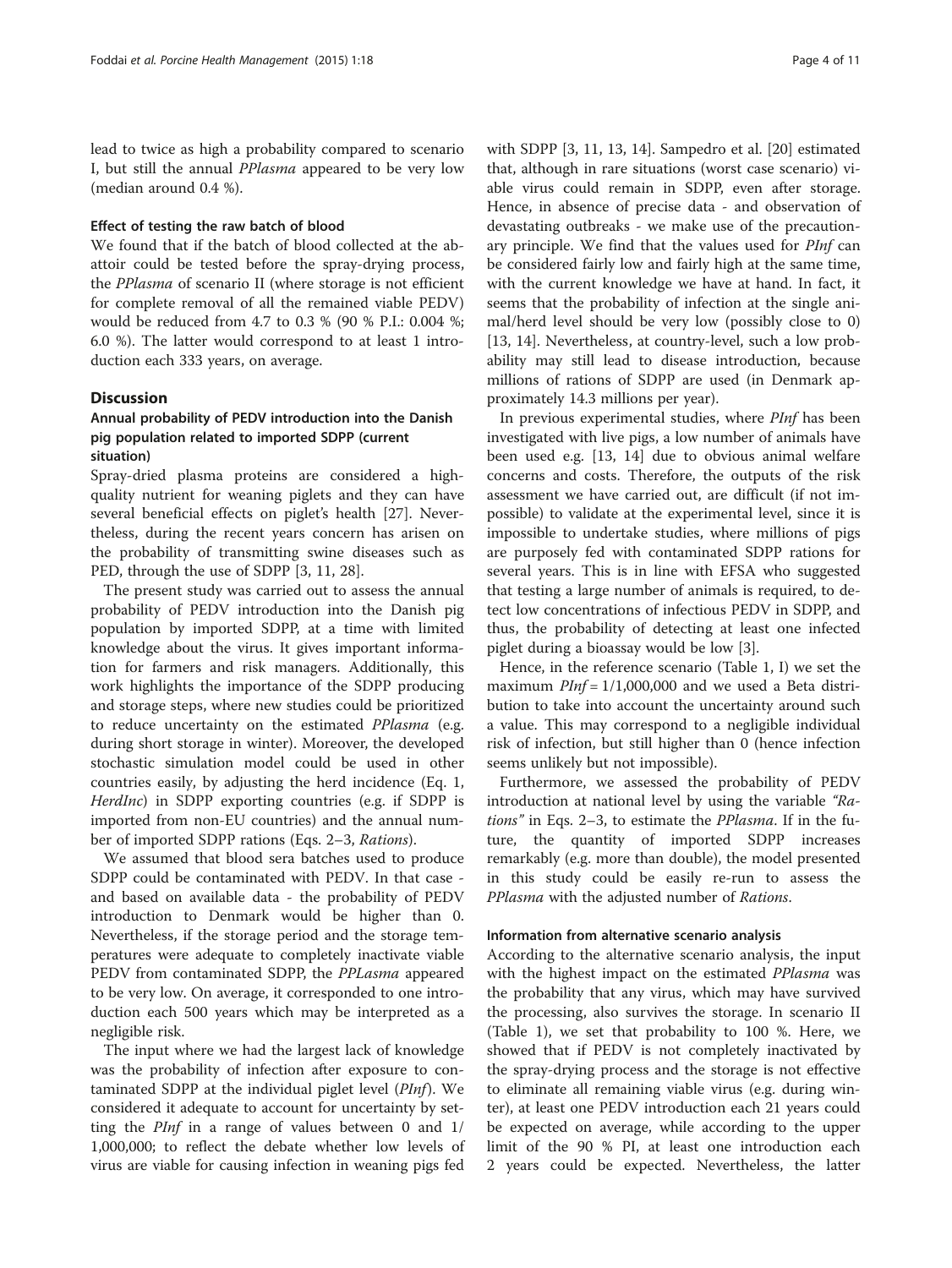output was a rare result since a  $Plntro \geq 57.4$  % occurred in only 5 % of the 10,000 iterations we used.

Hence, based on results of scenario II, it must be taken into account that temperatures and storage time could vary between SDPP producing countries/seasons. Dee et al. [\[29](#page-10-0)] demonstrated that PEDV can remain viable for extended periods (e.g. up to 45 and 180 days in stored complete feed and soya bean meal, respectively), and that the survival of the virus is ingredient-dependent.

In Europe, the SDPP imported from countries outside the EU should be stored for at least 6 weeks in dry warehouse conditions under room temperature [\[3](#page-9-0), [16\]](#page-9-0). For EU Member States storage periods have not been defined. The survival of PEDV in a final feed product can be affected by several parameters such as: temperature, time and relative humidity. For instance, in a recent study, Goyal reported that (e.g. at 4 and −20 °C) the virus could survive up to 4 weeks (last time when the samples were tested) in slurry and wet feed; and could cause infection at a very low infectious dose (dilution of 10−<sup>8</sup> ) in experimentally treated pigs [\[30](#page-10-0)].

Sampedro et al. suggested that further research should be carried out to verify and refine the required time and temperature conditions of storage, particularly in cold climates [\[20](#page-9-0)]. Accordingly, further experimental studies on the survivability of PEDV at very low temperatures (e.g. around 0 °C in winter) during different storage periods (shorter or longer than 6 weeks) would be beneficial to reduce the uncertainty related to our PPlasma estimates. In the current situation, agreements between trading partners could be made regarding the best storage periods to use, provided that the minimum requirements of the international legislation [[3](#page-9-0), [15](#page-9-0), [16](#page-9-0), [18\]](#page-9-0) are followed.

Regarding the quantity of imported SDPP used in Danish pig herds, a double amount should not pose a high risk, under the assumption that both the spray-drying and the storage phases occurred in optimal conditions (Table [1,](#page-2-0) scenario III).

The change caused in the *PPlasma* by increasing the PInf was relatively high (Table [1](#page-2-0), scenario IV), though the PPlasma remained <1 %. Hence, our most uncertain parameter had low impact on the results.

### Impact of testing raw blood batches as a risk mitigation measure

SDPP producers should be encouraged to find a way to substantiate freedom from infection at least in the herds delivering blood for SDPP. If a highly sensitive PCR test were applied on every blood batch, then only test-negative batches could be used to produce SDPP destined for pig feed. In this way, the PPlasma could be reduced to very low levels, as we showed for the situation where SDPP is stored under non-

optimal conditions. By applying raw blood testing and good SDPP storage, the risk of spreading PEDV between countries by imported SDPP could become negligible.

Further risk-mitigating action (s) could consist of using liquid (e.g. formaldehyde-based) antimicrobials in feed [\[29](#page-10-0)], and/or importing SDPP only from countries where freedom from PED is substantiated with high confidence (e.g. by testing a sample of blood specimens from a sufficient number of animals/herds, randomly selected). In such a case, the inputs of herd incidence (HerdInc) and within-herd prevalence (WHP) used in this study would be around zero and the probability of PEDV introduction to Denmark could become negligible (due to low PContBatch, Eq. [1\)](#page-6-0). Therefore, if in the future, PED becomes a notifiable disease in EU, the infection status of Member States (or herds within Member States) could be defined with less uncertainty. Consequently, risk assessments at national level would become more precise because monitoring of outbreaks would increase (more precise HerdInc and WHP inputs would become available). As suggested by EFSA [[3\]](#page-9-0) "additional sequence data are required to understand PEDV evolution in Europe and the possible link with PEDV strains circulating in other parts of the world". Currently (mid-2015) PED is not a notifiable disease, and it is considered questionable whether it is feasible to substantiate country freedom from disease, as it would require a costly surveillance program.

Thus, our estimates could be seen as preliminary results, which can be updated (and can become more precise) when 1) further knowledge on the epidemiology of PED becomes available, and/or 2) PED becomes notifiable.

With the current knowledge we have at hand, we could not exclude that SDPP produced from a contaminated batch of blood could carry viable PEDV. For that reason we carried out the risk assessment.

#### Limitations and suggestions for further studies

In this study, as in any risk assessment, some limitations were present. This was due mainly to the fact that, PED is a rare disease in the EU and most of the information we found in literature comes from a few recent studies. Most of those were carried out during the last decade, and thus, the current information on the used parameters is scarce. As pointed out by Sampedro et al. [[20](#page-9-0)] there is paucity of data on the thermal inactivation of PEDV and there is limited understanding on the mechanisms of the inactivation of viruses during the spraydrying processes. Hence, in our risk assessment, inputs were set by taking into account as much as possible the information we found in previous scientific studies and uncertainty was included in all inputs.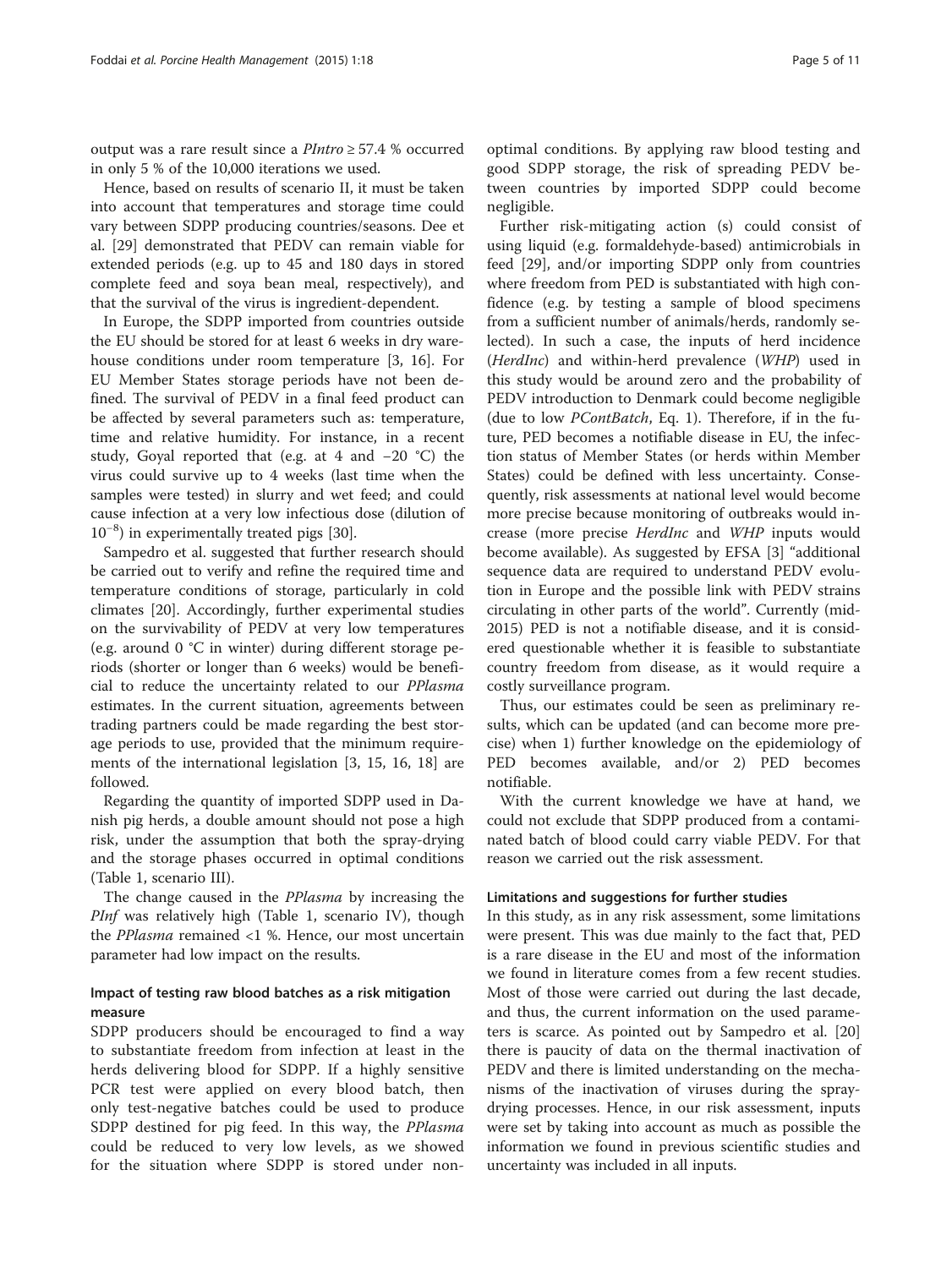Moreover, risk assessment studies can be considered as progressive processes, which can give important information for decision-makers. This information can be used to prioritize new studies so that uncertainty on the estimates can be reduced.

For instance, we assumed that the blood was collected at the abattoir through a closed draining system. If this is not the case, and if cross-contamination can occur, then the probability that a batch of plasma contains PEDV (PContBatch) could be higher than we estimated. This would be the case when an open blood draining system is used at the abattoir (blood collected into buckets or trays). Nevertheless, we assumed that usually, in EU abattoirs where thousands pigs are slaughtered a closed system is used, with a hollow knife connected directly to the vacuum piping [[31\]](#page-10-0). In countries with endemic PED, new studies could be carried out to investigate the different probabilities of contaminating the blood batch if an open vs. a closed draining system is used.

Furthermore, we assumed that if the batch of blood was contaminated with PEDV, the virus could remain viable in the SDPP after the drying process and the storage, with a probability between 0 % and 1.1 % (PSurvDryStor in Eq. [2](#page-8-0)). As explained above, this assumption was based on the simulation output by Sampedro et al. [[20](#page-9-0)]. On the other hand, survival could vary and could be affected by the different steps of the SDPP process and by the dryer used, as suggested by EFSA [\[3](#page-9-0)].

Testing of pooled blood before spray-drying could be a solution. At the same time, it must be remarked that when we investigated the importance of testing raw blood, we assumed that the sensitivity of such a PCR test was similar to that reported by Song et al. [[32\]](#page-10-0) for testing feces and intestinal samples. The amount of PEDV RNA detected in serum is usually lower compared to the levels in feces [\[33\]](#page-10-0). Hence, new studies should investigate the sensitivity of the PCR when used on samples of blood pooled from several thousand animals. Eventual effects of dilution and interactions between PEDV and antibodies (eventually present in the batch of blood) should be studied as well.

Further studies on the relation between prevalence of animals which shed PEDV in feces and prevalence of viremic pigs (which have PEDV in blood) would be beneficial, since updated estimates would become available for the within-herd prevalence input (WHP in Eq. [1](#page-6-0)).

Finally, in our study, we did not consider the possibility of SDPP cross-contamination after the spray-drying, e.g. during storage, transport and/or in the farm. We assumed that usually, good manufacturing practices are followed by producers and good biosecurity measures are applied by transporters and farmers. Further studies could investigate the probability of cross-contamination of SDPP after processing.

#### Conclusions

The present work gives important information on the probability of introducing PEDV into the Danish pig population through the feeding of SDPP to naïve Danish weaning piglets. The median annual probability of disease introduction appeared to be very low if the drying and storage phases were made under strict and efficient biosecurity measures. However, it appeared that the probability of introduction could increase dramatically if the processing is not fully efficient to eliminate the virus and the SDPP is stored under cold conditions and for a short time period. That probability could be reduced if SDPP producers find a way to substantiate freedom from PEDV at least in the herds delivering blood for producing SDPP. Alternatively, producers could test raw blood batches prior to processing. At the same time, producers should provide documentation that the international legislation, regarding the different phases of SDPP processing and storage, has been complied with. Finally, to reduce uncertainty, further studies could be carried out on 1) the sensitivity of tests, which can be used on raw blood batches and 2) the survivability of the PEDV during short periods of SDPP storage at very low temperatures (e.g. during winter).

#### **Methods**

To assess the annual probability (PPlasma) that at least one Danish piglet being fed imported, contaminated SDPP becomes infected with PEDV, we set up and used a stochastic simulation model. Different variables were taken into account, according to the diagram reported in Fig. [1](#page-1-0) (representing the SDPP producing layout), and using the information we found in literature. Fifteen Danish feed producing companies were consulted. They provided information about the volume and origin of SDPP imported to Denmark during a 1-year period.

The probability that a matrix (in our case SDPP fed to naïve piglets) transmits the infection to animals depends on (1) the probability that the matrix is contaminated with PEDV and (2) the probability that an exposure to such a matrix leads to infection in a susceptible pig [\[3](#page-9-0)]. Thus, before assessing the *PPlasma*, we investigated the probability (*PContBatch*) that a batch of blood collected at the abattoir (abroad) is contaminated with PEDV. If contamination at the abattoir-level is impossible, there is no need to estimate the PPlasma. Otherwise, the PPlasma needs to be estimated.

An alternative scenario analysis was subsequently undertaken, to investigate the impact of the main inputs on the PPlasma. According to the output of this analysis, we also investigated the impact of testing for PEDV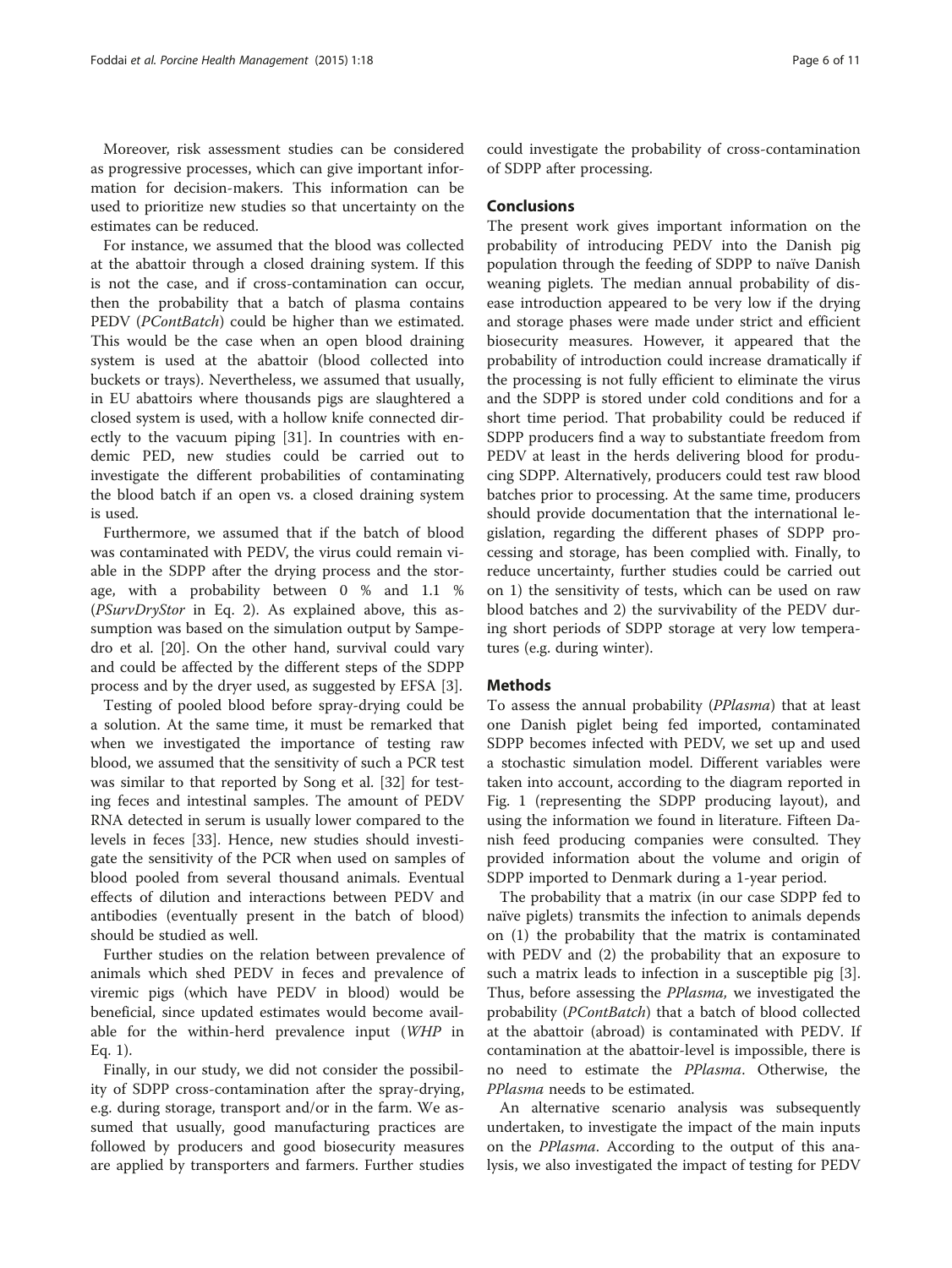<span id="page-6-0"></span>the batch of raw blood collected at the abattoir, as a risk mitigation measure.

The model was developed in @Risk 6 (Palisade Corporation). Runs were made using 10,000 iterations and Latin hypercube.

#### Probability that the batch of blood is contaminated with **PFDV**

The probability that a batch of blood is contaminated with PEDV (at the abattoir-level) was estimated using the stochastic scenario tree reported in Fig. 2 and Eq. 1:

$$
PContBatch = 1 - [1 - (HerdInc * WHP * PnoClin)]^{\land Npigs}
$$
\n(1)

Where, PContBatch represents the probability that at least one infected animal contributes to the batch of blood collected during a slaughtering day. In such a case we assumed that the virus from the individual animal (s) was homogeneously distributed within the blood vat. Moreover, we assumed that the blood was usually collected through a closed draining system [[3,](#page-9-0) [31\]](#page-10-0).

HerdInc is the incidence of PEDV infected herds in the SDPP producing country, and WHP is the withinherd prevalence in infected herds. Thus, HerdInc represents the probability that the herd sending pigs for slaughtering is infected, while WHP is the probability that the slaughtered pig, from an infected herd, is actually infected.

PnoClin is the probability that an infected slaughter animal does not show symptoms (e.g. diarrhea and vomiting), so that the farmer sends the animal to slaughter and the ante-mortem inspector allows the slaughtering.

Npigs is the daily number of slaughtered pigs (in a single abattoir abroad), which contribute to a batch of blood.

#### Herd incidence in SDPP producing countries from where pig plasma is imported (HerdInc)

According to a recent report from EFSA [[3\]](#page-9-0), the incidence of PEDV infected herds (HerdInc) in EU Member States is expected to be low.

Based on the information obtained from Danish feed producing companies and from the Danish Agriculture & Food Council, SDPP is imported from Spain, Ireland, United Kingdom, Germany, The Netherlands and Poland.

Since blood is usually processed soon after collection at the slaughterhouse, we assumed that the imported SDPP came from the country, where the pigs were slaughtered (e.g. if produced in Spain, only Spanish pigs contributed to a daily batch of blood). Hence, in our model, HerdInc represented the annual incidence (new cases) of PEDV infected herds in an EU Member State.

The only well-documented epidemic of PEDV in Europe (with 63 infected herds) occurred in northern Italy, between May 2005 and June 2006 [[3, 7](#page-9-0)]. During this time period, the Italian pig population was composed of approximately 101,000 pig herds [\[34\]](#page-10-0).

On the other hand, most of the EU Member States have no active monitoring on this disease in place, and consequently underreporting could be present [\[3](#page-9-0)]. Therefore, we decided to set *HerdInc* as Uniform distribution from 0 (no infected herds in the SDPP producing country), to 63 [[3, 7\]](#page-9-0) infected herds out of 101,000 pig herds present in Italy [[34](#page-10-0)] during a 1-year period. To include in the HerdInc the uncertainty due to eventual



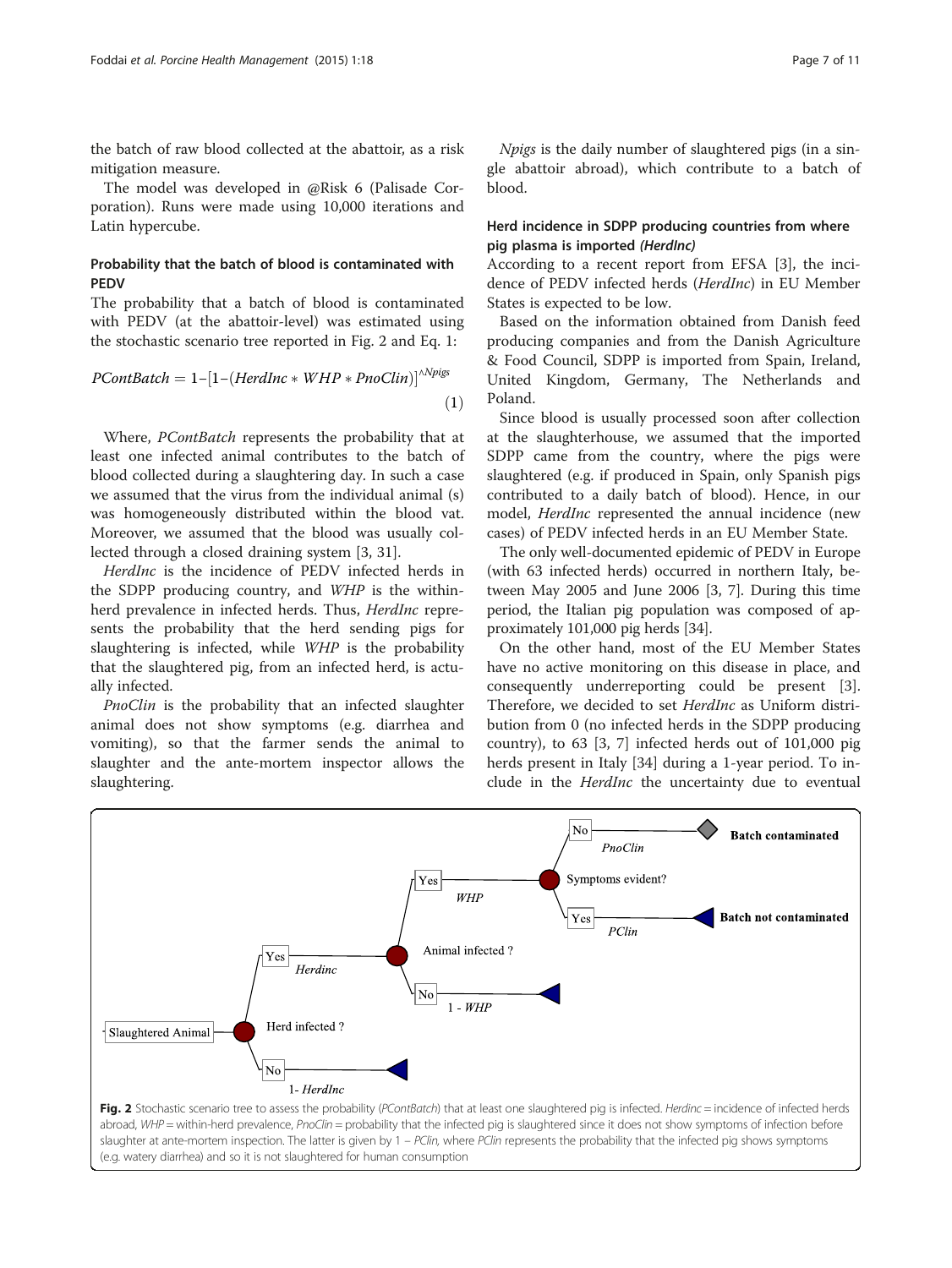under-reporting and lack of knowledge, we set the maximum value as a Beta distribution  $(s + 1; n-s + 1)$ , where s is the annual number of infected herds found in Italy (63 in our case) and  $n$  is the overall number of herds present in the same country (101,000).

#### Within-herd prevalence (WHP)

The prevalence of infected animals within finishers and/or sows herds (WHP) was set according to findings from Pijpers et al. [[23\]](#page-10-0). To represent the variation in the within-herd prevalence, we set WHP with a Pert distribution (RiskPert) ranging from 46 to 100 % and with mode equal to the median of the values (Table 2) reported by Pijpers et al. [[23\]](#page-10-0). Often suckling pigs, pregnant sows, 3 to 10 week-old piglets and fattening pigs are housed in separate facilities [[23\]](#page-10-0). Accordingly, we assumed that the proportion of animals shedding virus (in feces) within each animal group, could represent the WHP in different kind of pig herds. Moreover, from Pijpers et al. [[23\]](#page-10-0), we only used data on prevalence of infected animals, older than 10 weeks (Table, 2), since usually those are sent to slaughter where blood is collected for producing SDPP.

To date, very few studies investigated viremia in PEDV infected pigs. In Pijpers et al. [\[23](#page-10-0)], animals were tested for PEDV presence in feces. We assumed that the proportion of animals shedding PEDV in feces (in each age group) corresponded to the within-herd prevalence of viremic animals (with PEDV in serum).

It is usually assumed that viremia can last for short periods. Gerber et al. [\[13](#page-9-0)] did not detect PEDV in plasma of infected pigs at peak of disease. On the other hand, our assumption is supported by other studies. In fact, Hesse et al. [[21\]](#page-9-0) detected viremia in infected pigs and suggested that there should be a correlation between viremia and virus shedding (either fecal or nasal), while Jung et al. [[33\]](#page-10-0) reported that severe diarrhea, vomiting and fecal shedding may be accompanied by viremia. The latter authors detected viral RNA in serum of infected pigs, with titers between 4.8 and 7.6  $log_{10}$  GE/mL.

### Variables for slaughtered pigs contributing to a batch of blood (PnoClin and Npigs)

We assumed that in a naive pig population (as should be the case in most European pig populations) fatteners and adults can show a morbidity of up 90–100 %, with the typical clinical signs of PED such as watery diarrhea [[3, 9\]](#page-9-0). We set the probability that an adult infected pig shows symptoms as  $PClin = RiskUniform (90 %; 100 %),$ while the probability of not showing symptoms (in Eq. [1](#page-6-0)) was  $PnoClin = 1 - PClin$ .

Moreover, a batch of blood, which can be used to produce SDPP, is usually composed of blood pooled from 6,000 to 10,000 pigs slaughtered on the same day [\[13](#page-9-0)]. In our model, we set this information as a uniform distribution where Npigs = RiskUniform (6,000; 10,000).

#### If complete virus removal is not possible, can a piglet become infected by being exposed to a SDPP contaminated ration?

According to Opriessnig et al., RNA of PEDV could be found in traces in commercial SDPP, but it should not cause infection in animals [\[14](#page-9-0)]. In contrast, Pasick et al. argued that contaminated SDPP could cause PED outbreaks [[11](#page-9-0)]. Those authors reported that in January 2014, the first PED case in Canada was confirmed in a swine herd in south-western Ontario. Several lots of feed and SDPP imported from the USA tested positive for PEDV by RT-PCR. Accordingly, it was suspected that the contaminated feed/SDPP may have caused PEDV introduction into Canada. Three of the PEDV-positive SDPP samples were orally inoculated to 12 (3-week-old) piglets confined in the same barn. All the animals became infected (with positive rectal swabs), suggesting that at least one of the contaminated SDPP samples contained viable PEDV. Sampedro et al. estimated by a simulation study that PEDV could remain viable in processed positive blood batches [\[20](#page-9-0)].

Thus, currently, there is debate around the world, on the viability of PEDV eventually present in processed (spray-dried) contaminated plasma. It is in fact argued

Table 2 Inputs used for the within-herd prevalence of viremic animals (WHP), based on Pijpers et al. [\[23\]](#page-10-0)

| Animal group                | Proportion of infected animals between those tested per group |  |  |
|-----------------------------|---------------------------------------------------------------|--|--|
| Pregnant sows <sup>a</sup>  | $4/6 = 67%$                                                   |  |  |
| Farrowing sows <sup>a</sup> | $2/3 = 67%$                                                   |  |  |
| Fattening pigs <sup>a</sup> | $6/6 = 100%$                                                  |  |  |
| Pregnant sowsb              | $7/8 = 88%$                                                   |  |  |
| Fatttening pigsb            | $6/13 = 46%$                                                  |  |  |
| WHP distribution            | RiskPert (46 %; mode = median of all values; 100 %)           |  |  |

<sup>a</sup>Animals tested during the first month of the outbreak

<sup>b</sup>Animals tested during the 10 months following the beginning of the outbreak

N.B. According to Pijpers et al. [[23](#page-10-0)], we used the proportion of animals shedding PEDV in feces within groups of pigs older than 10 weeks, since only those animals were assumed to contribute to the blood batch collected at the abattoir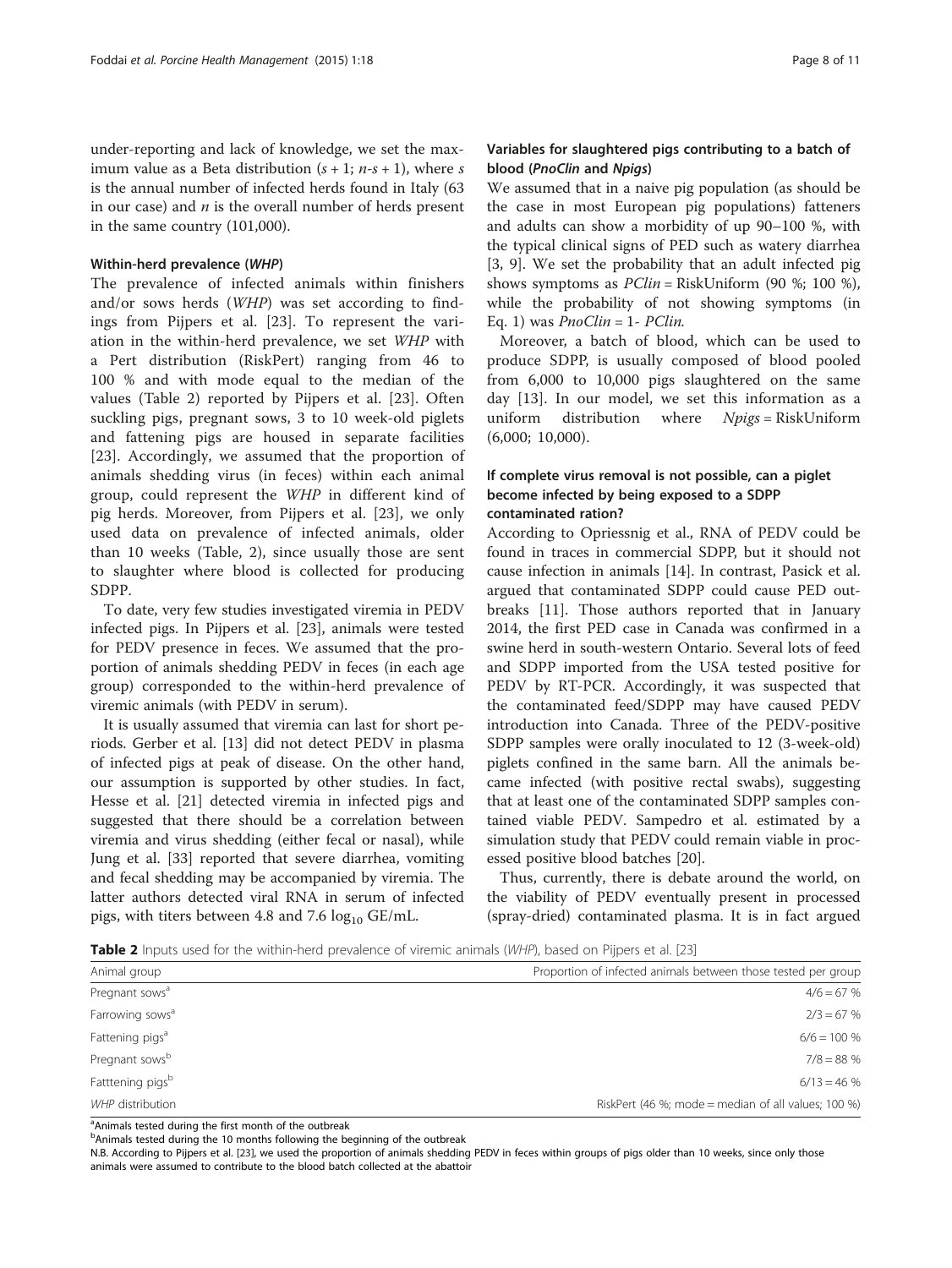<span id="page-8-0"></span>that RNA could be present in a ration of SDPP, but such a low amount of virus should not be able to cause disease in the animal (e.g. the virus or parts of it are present, but it has been killed by the spray-drying process and/or by the storage time) [\[13](#page-9-0), [14](#page-9-0)].

For these reasons, to take into account for the different points of view we found in the most recent literature [[3, 11, 13, 14, 17, 20\]](#page-9-0), we set the probability that a weaning piglet becomes infected by receiving a contaminated ration of SDPP as  $PInf = RiskUniform$  [0; RiskBeta (1 + 1;  $1,000,000-1+1$ ] within Eqs. 2–[3](#page-9-0) (below). Therefore, here "contaminated" means that viable PEDV could be present in traces, and we assumed uncertainty on the probability that such a virus could cause infection (this uncertainty is represented in the PInf range). In PInf the minimum represents the situation where it is impossible that the piglet becomes infected (since all virus is nonviable), while the maximum represents a negligible individual risk of infection by consumption of a SDPP ration contaminated with low levels of viable virus. For the maximum, a Beta distribution was used to represent uncertainty.

#### Probability of PEDV introduction into Danish pig herds

The annual probability (PPlasma) that at least one Danish piglet becomes infected with PEDV due to imported contaminated SDPP was estimated as:

$$
PPlasma = 1 - [1 - (PContBatch * PSurvDryStor * PInf)]^{\land Rations}
$$
\n
$$
\tag{2}
$$

PSurvDryStor was the probability that PEDV present in the contaminated raw batch of blood survived to both the spray-drying process and the storage period. We set this input according to the information from Sampedro et al. [[20\]](#page-9-0). The latter authors carried out a risk assessment and simulated that between 0 and 1.1 % (worst case scenario) of the positive raw blood batches could remain positive with viable PEDV, after the drying process and storage at 20, 22 °C for 2 weeks. Hence in our model, we set *PSurvDryStor* = RiskUniform (0 %; 1.1 %).

Moreover, we assumed that if a batch of SDPP was still contaminated with viable PEDV, all the derived rations of SDPP were contaminated homogeneously with PEDV present in traces.

The term Rations in Eq. 2 is the number of SDPP rations used in Denmark during a 1-year period. Annually, 250 t of SDPP are imported to Denmark (unpublished data from the Danish feed companies). The amount of SDPP used in a ration of feed for a weaning piglet, ranges between 4 and 5 % corresponding to approximately 15–20 g of SDPP per piglet per day. Hence, we set *Rations* = 250,000,000 g / RiskUniform (15; 20) g  $\sim$ 14.3 million rations used per year.

#### Alternative scenario analysis

In this section we carried out an alternative scenario analysis (what-if analysis) to assess the PPlasma under circumstances different from those assumed in the previous sections.

For that purpose, we compared the PPlasma estimated with the reference simulation scenario described above (Table [1](#page-2-0), Scenario I) with other scenarios obtained by a) setting the probability of PEDV survival during the SDPP storage equal to 100 % (Table [1,](#page-2-0) Scenario II), b) doubling the annual number of SDPP imported rations (Table [1](#page-2-0), Scenario III), and c) doubling the probability that a susceptible Danish naïve piglet fed with SDPP contaminated with PEDV becomes infected (Table [1,](#page-2-0) Scenario IV).

We investigated scenarios from II to IV for different purposes. For instance, in the reference scenario (Table [1](#page-2-0), I), PSurvDryStor was set according to simulation estimates from Sampedro et al. [\[20](#page-9-0)], who assumed SDPP storage at high temperatures for a few weeks. PEDV is known to be more resistant in cold and wet conditions than at high temperatures [\[3](#page-9-0), [17, 19,](#page-9-0) [30](#page-10-0)]. Hence, in scenario II we used the conservative assumption that a short storage period (e.g. of 2 weeks) with low temperatures (e.g. during winter) is not completely efficient to inactivate all viable virus, which has eventually survived to the spray-drying process. Additionally, as in Sampedro et al. [\[20\]](#page-9-0) we assumed that the virus surviving the spray-drying can be infectious. Thus, in scenario II, only the spray-drying phase was considered as a potential PEDV inactivation step and we set the probability that the virus survived such a step as  $PSurvDry = RiskUni$ form [(0; RiskUniform (5.5 %; 60 %)]. The distribution used for the maximum limit was still taken from Sampedro et al., who estimated that up to 5.5–60 % of the positive raw blood batches could remain positive with viable virus after the spray–drying [[20\]](#page-9-0). Still, we assumed that the remaining PEDV was homogeneously present in all the SDPP rations derived from a contaminated blood batch.

With scenario III, we investigated the impact of an eventual increase in the annual number of imported SDPP rations (used in Danish pig herds).

With scenario IV, we investigated the impact of using a maximum limit for *PInf* higher than negligible (max $imum > 1/1,000,000$ .

#### Impact of testing raw blood batches with PCR, as a risk mitigation measure

In the alternative scenario analysis we found that if SDPP is contaminated with PEDV and storage does not allow complete elimination of all remaining viable virus,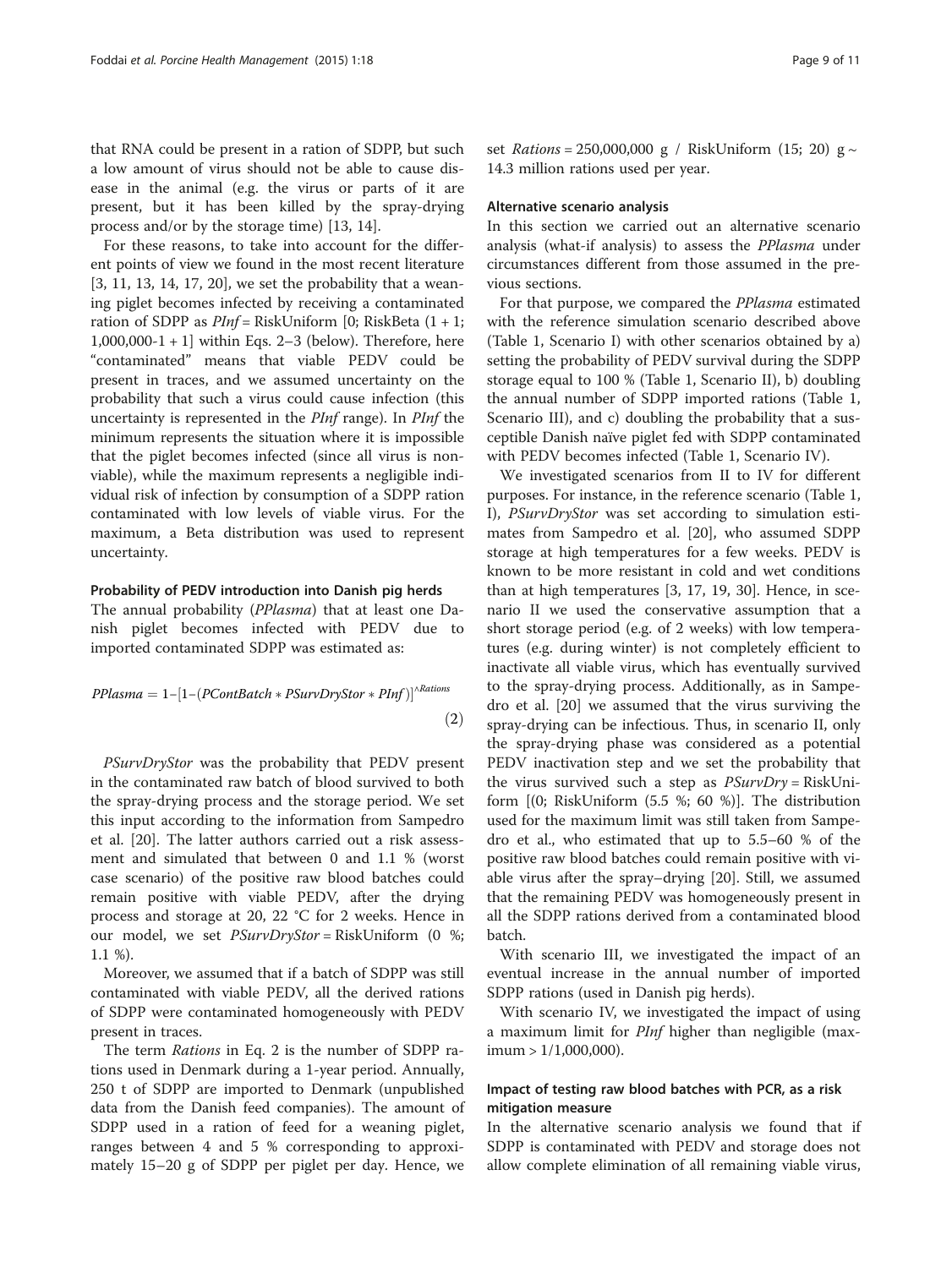<span id="page-9-0"></span>there could be a remarkable increase in the PPlasma (Table [1,](#page-2-0) Scenario II).

The investigation of critical control points in the SDPP producing layout was out of the scope of this article. Nevertheless, under a situation of inefficient storage, we investigated the opportunity of testing the raw batch of blood as a risk mitigation measure.

For this purpose, a single PCR testing could be carried out on the blood pooled from several thousand pigs (Npigs in Eq. [1](#page-6-0)) slaughtered in a day. As an example, we considered a PCR with sensitivity (Se) similar to that reported by Song et al. [\[32\]](#page-10-0), for testing fecal and intestinal samples ( $Se = 92.9$  %). If the batch of blood is negative, then PInfBatch should be around zero. As a consequence, also PPlasma could become very low (according to Eq. 3). In contrast, if the virus is detected at this stage, the batch of blood could be destined to other purposes or for other animal species.

Therefore to assess the impact of testing raw blood batches we estimated PPlasma by:

$$
PPlasma = 1-[1-(PContBatch * PFalseNegBatch * PSurvDry * PInf)]^{\land Rations} \tag{3}
$$

Where, PSurvDry replaced PSurvDryStor used in Eq. [2](#page-8-0) (as in Table [1](#page-2-0), Scenario II). Moreover we introduced the input PFalseNegBatch, which represented the probability that a batch of blood containing viable PEDV, from at least one infected animal (out of the Npigs slaughtered daily) is classified as false negative by the PCR used. Thus, *PFalseNegBatch* was given by  $100 - Se$ .

#### Competing interests

During the study period all authors were employed at the Danish Agriculture & Food Council, which gives advice to Danish farmers.

#### Authors' contributions

AF made the literature review, developed the stochastic simulation model, carried out the risk assessment, and drafted the manuscript. LHN participated in the development of the simulation model and critically revised the manuscript. VM helped to collect the data from the Danish feed companies and critically revised the manuscript. LA participated in the development of the simulation model, helped to draft the manuscript and gave advice from the epidemiological point of view. All authors read and approved the final manuscript.

#### Acknowledgements

This study was supported by the Danish Agriculture & Food Council. We are grateful to the Danish feed companies for giving us information on the use of SDPP in Danish pig herds.

#### Received: 10 July 2015 Accepted: 23 October 2015 Published online: 11 December 2015

#### References

- 1. Pensaert MB, de Bouck P. A new coronavirus-like particle associated with diarrhea in swine. Arch Virol. 1978;58:243–7.
- 2. Song D, Park B. Porcine epidemic diarrhoea virus: a comprehensive review of molecular epidemiology, diagnosis, and vaccines. Virus Genes. 2012;44:167–75.
- 3. EFSA. Scientific opinion on porcine epidemic diarrhoea and emerging porcine deltacoronavirus. EFSA panel on Animal Health and Welfare (AHAW). EFSA J. 2014;12(10):1–68. 3877.
- 4. OIE (World Organization for Animal Health). Infection With Porcine Epidemic Diarrhoea Virus. Aetiology Epidemiology Diagnosis Prevention and Control References. In: OIE Technical Factsheet. 2014. [http://www.oie.int/doc/ged/](http://www.oie.int/doc/ged/D13924.PDF) [D13924.PDF](http://www.oie.int/doc/ged/D13924.PDF). Accessed 7 Sept. 2015.
- 5. Oldham J. Letter to the editor. Pig Farming. 1972;10(October Suppl):72–3.
- 6. Pensaert MB. Viral gastroenteritis in suckling pigs. Rev sci tech Off int Epiz. 1984;3:809–18.
- 7. Martelli P, Lavazza A, Nigrelli AD, Merialdi G, Alborali LG, Pensaert MB. Epidemic of diarrhoea caused by porcine epidemic diarrhoea virus in Italy. Vet Rec. 2008;162:307–10.
- 8. Ter Beek V. UK lab confirms PEDv outbreaks in Ukraine. Pig Progress. 2015; [http://www.pigprogress.net/Health-Diseases/Outbreaks/2015/1/UK-lab](http://www.pigprogress.net/Health-Diseases/Outbreaks/2015/1/UK-lab-confirms-PEDv-outbreaks-in-Ukraine-1679787W/)[confirms-PEDv-outbreaks-in-Ukraine-1679787W/.](http://www.pigprogress.net/Health-Diseases/Outbreaks/2015/1/UK-lab-confirms-PEDv-outbreaks-in-Ukraine-1679787W/) Accessed 7 Sept. 2015.
- 9. Stevenson GW, Hoang H, Schwartz KJ, Burrough ER, Sun D, Madson D, et al. Emergence of porcine epidemic diarrhea virus in the United States: clinical signs, lesions, and viral genomic sequences. J Vet Diagn Invest. 2013;25:649–54.
- 10. Dee S, Clement T, Schelkopf A, Nerem J, Knudsen D, Christopher-Hennings J, et al. An evaluation of contaminated complete feed as a vehicle for porcine epidemic diarrhea virus infection of naïve pigs following consumption via natural feeding behavior: proof of concept. BMC Vet Res. 2014. doi:[10.1186/](http://dx.doi.org/10.1186/s12917-014-0176-9) [s12917-014-0176-9](http://dx.doi.org/10.1186/s12917-014-0176-9).
- 11. Pasick J, Berhane Y, Ojkic D, Maxie G, Embury-Hyatt C, Swekla K, et al. Investigation into the role of potentially contaminated feed as a source of the first-detected outbreaks of porcine epidemic diarrhea in Canada. Transbound Emerg Dis. 2014;61:397–410.
- 12. Lowe J, Gauger P, Harmon K, Zhang J, Connor J, Yeske P, et al. Role of transportation in spread of porcine epidemic diarrhea virus infection, United States. Emerg Infect Dis. 2014;20:872–4.
- 13. Gerber PF, Xiao C-T, Chen Q, Zhang J, Halbur PG, Opriessnig T. The spraydrying process is sufficient to inactivate infectious porcine epidemic diarrhea virus in plasma. Vet Microbiol. 2014;174:86–92.
- 14. Opriessnig T, Xiao C-T, Gerber PF, Zhang J, Halbur PG. Porcine epidemic diarrhea virus RNA present in commercial spray-dried porcine plasma is not infectious to naive pigs. Plos One. 2014. doi:[10.1371/journal.pone.0104766](http://dx.doi.org/10.1371/journal.pone.0104766).
- 15. Commission Regulation (EU) No 142/2011 of 25 February 2011. Implementing Regulation (EC) No 1069/2009 of the European Parliament and of the Council laying down health rules as regards animal by-products and derived products not intended for human consumption and implementing Council Directive 97/78/EC as regards certain samples and items exempt from veterinary checks at the border under that Directive. Annex X, Chapter II, Section 1–2. OJ L. 2011;54:1–254.
- 16. Anonymous. Porcine epidemic diarrhea Discussion and measures taken by the EU. In: Animals. European Commission. 2014. [http://ec.europa.eu/food/](http://ec.europa.eu/food/animal/diseases/controlmeasures/ped_en.htm) [animal/diseases/controlmeasures/ped\\_en.htm.](http://ec.europa.eu/food/animal/diseases/controlmeasures/ped_en.htm) Accessed 7 Sept. 2015.
- 17. APC. Biosafety of spray dried plasma relative to porcine epidemic diarrhea virus (PEDV). DISCOVERIES TECH BRIEF XII. 2014. [http://www.functionalproteins.com/](http://www.functionalproteins.com/documents/news/22.pdf) [documents/news/22.pdf](http://www.functionalproteins.com/documents/news/22.pdf). Accessed 7 September 2015.
- 18. Commission Implementing Regulation (EU) No 483/2014 of 8 May 2014. On protection measures in relation to porcine diarrhoea caused by a deltacoronavirus as regards the animal health requirements for the introduction into the Union of spray dried blood and blood plasma of porcine origin intended for the production of feed for farmed porcine animals. OJ L. 2014;138:52–6.
- 19. Pujols J, Segalés J. Survivability of porcine epidemic diarrhea virus (PEDV) in bovine plasma submitted to spray drying processing and held at different time by temperature storage conditions. Vet Microbiol. 2014;174:427–32.
- 20. Sampedro F, Snider T, Bueno I, Bergeron J, Urriola P, Davies P. Risk assessment of feed ingredients of porcine origin as vehicles for transmission of porcine epidemic diarrhea virus (PEDV). [http://research.pork.org/Results/](http://research.pork.org/Results/ResearchDetail.aspx?id=1812) [ResearchDetail.aspx?id=1812](http://research.pork.org/Results/ResearchDetail.aspx?id=1812) (2014). Accessed 7 Sept. 2015.
- 21. Hesse D, Suddith A, Breazeale B, Fuller A, Concannon C, Anderson J, et al. Oral/nasal inoculation of four-week-old pigs with PEDV: tissue tropism, shedding, carriage, antibody response and aerosol transmission. In: Proceedings of the 23rd International Pig Veterinary Society (IPVS) Congress, Cancun, Mexico, June 8–11, 2014, pp. 251.
- 22. Carvajal A, Lanza I, Diego R, Rubio P, Cámenes P. Evaluation of a blocking ELISA using monoclonal antibodies for the detection of porcine epidemic diarrhea virus and its antibodies. J Vet Diagn Invest. 1995;7:60–4.